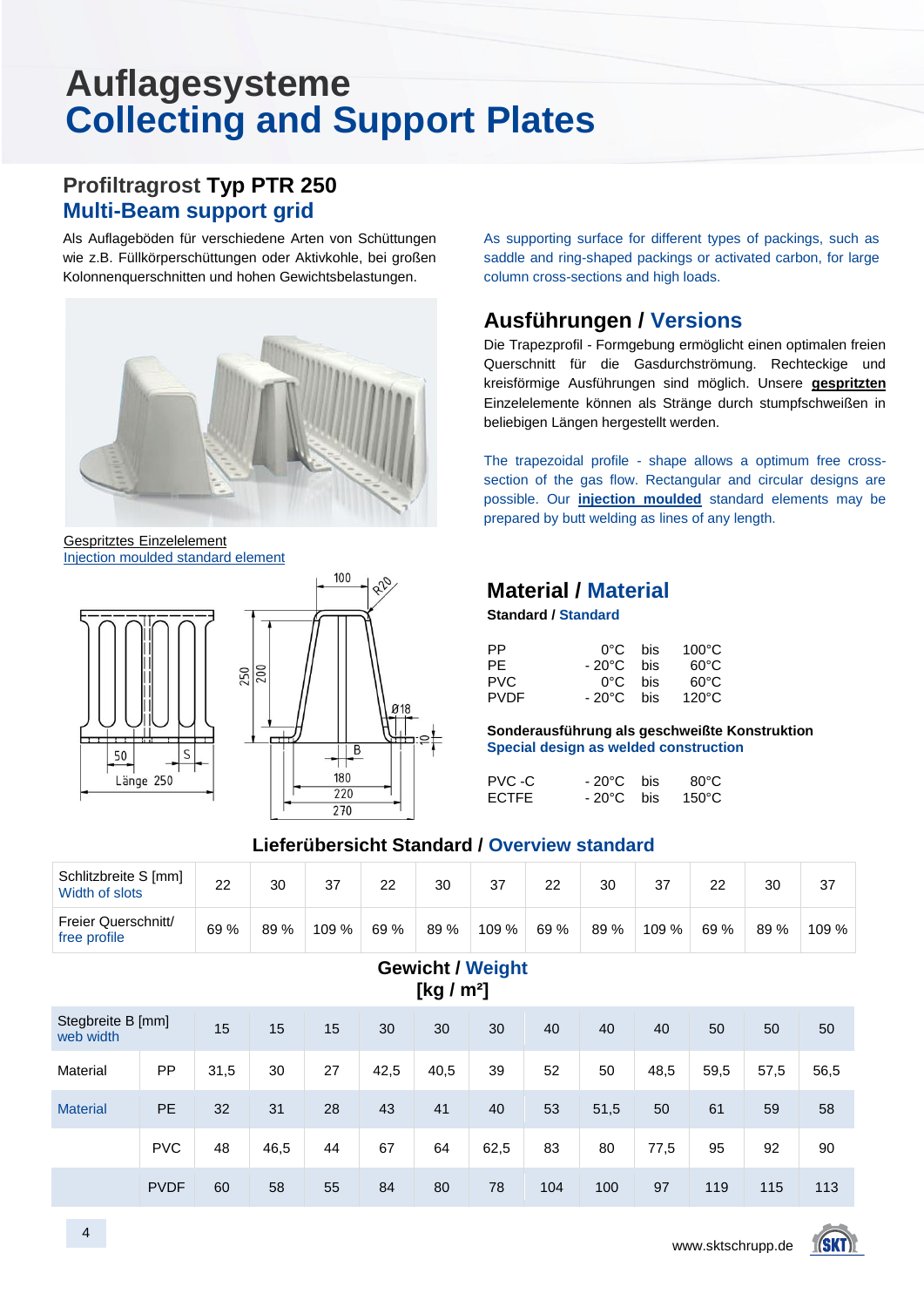# **Profiltragrost Typ PTR 250**



#### **Breite Auflageträger** [**mm**] **/ Support width** [**mm**]

| ∴ Kolonnendurchmesser ø<br>Column ø | $850 - 2.050$ | $2.050 - 3.670$ | $3.670 - 5.000$ |  |  |
|-------------------------------------|---------------|-----------------|-----------------|--|--|
| Auflagebreite B<br>Support width    | ca. 50        | ca. 70          | ca. 90          |  |  |

#### **Belastbarkeit / Load capacity / Werkstoff / Material**

| Auflage-<br>abstand<br>Support<br>distance | 15 mm Steg / 15 mm beam<br>Auflagelast / Load pressure [kg/m <sup>2</sup> ] |                |                |        |       |        |                | 30 mm Steg / 30 mm beam<br>Auflagelast / Load pressure [kg/m <sup>2</sup> ] |                |       |       |        |  |  |
|--------------------------------------------|-----------------------------------------------------------------------------|----------------|----------------|--------|-------|--------|----------------|-----------------------------------------------------------------------------|----------------|-------|-------|--------|--|--|
| $L$ [mm]                                   | $20^{\circ}$ C                                                              | $40^{\circ}$ C | $60^{\circ}$ C | 80°C   | 100°C | 120°C  | $20^{\circ}$ C | 40°C                                                                        | $60^{\circ}$ C | 80°C  | 100°C | 120°C  |  |  |
| 500                                        | 12.161                                                                      | 8.843          | 6.079          | 3.314  | 1.434 | ------ | 21.985         | 15.988                                                                      | 10.990         | 5.993 | 2.594 | ------ |  |  |
| 600                                        | 7.169                                                                       | 6.140          | 4.220          | 2.301  | 995   | ------ | 14.360         | 11.101                                                                      | 7.631          | 4.160 | 1.800 | ------ |  |  |
| 700                                        | 4.502                                                                       | 3.854          | 3.100          | 1.689  | 730   | ------ | 9.027          | 7.732                                                                       | 5.605          | 3.055 | 1.322 | ------ |  |  |
| 800                                        | 3.005                                                                       | 2.571          | 2.246          | 1.293  | 558   |        | 6.033          | 5.165                                                                       | 4.290          | 2.338 | 1.011 |        |  |  |
| 900                                        | 2.101                                                                       | 1.796          | 1.567          | 1.021  | 440   |        | 4.225          | 3.615                                                                       | 3.158          | 1.847 | 798   |        |  |  |
| 1000                                       | 1.523                                                                       | 1.300          | 1.134          | 826    | 356   |        | 3.068          | 2.624                                                                       | 2.290          | 1.495 | 645   |        |  |  |
| 1200                                       | 867                                                                         | 739            | 642            | 514    | 246   | ------ | 1.757          | 1.500                                                                       | 1.307          | 1.050 | 447   | ------ |  |  |
| 1400                                       | 534                                                                         | 453            | 392            | 311    | 180   | ------ | 1.091          | 929                                                                         | 807            | 645   | 327   |        |  |  |
| 1600                                       | 347                                                                         | 293            | 252            | 198    | 137   |        | 717            | 608                                                                         | 527            | 418   | 249   |        |  |  |
| 1800                                       | 234                                                                         | 196            | 167            | 129    | 108   | ------ | 490            | 414                                                                         | 357            | 281   | 196   |        |  |  |
| 2000                                       | 161                                                                         | 134            | 113            | ------ |       |        | 346            | 290                                                                         | 249            | 193   | 151   |        |  |  |
| 2200                                       | 113                                                                         | ------         |                |        |       |        | 249            | 207                                                                         | 176            | 134   | 103   |        |  |  |
| 2400                                       |                                                                             |                |                |        |       |        | 182            | 150                                                                         | 126            |       |       |        |  |  |
| 2600                                       |                                                                             |                |                |        |       |        | 134            | 109                                                                         |                |       |       |        |  |  |

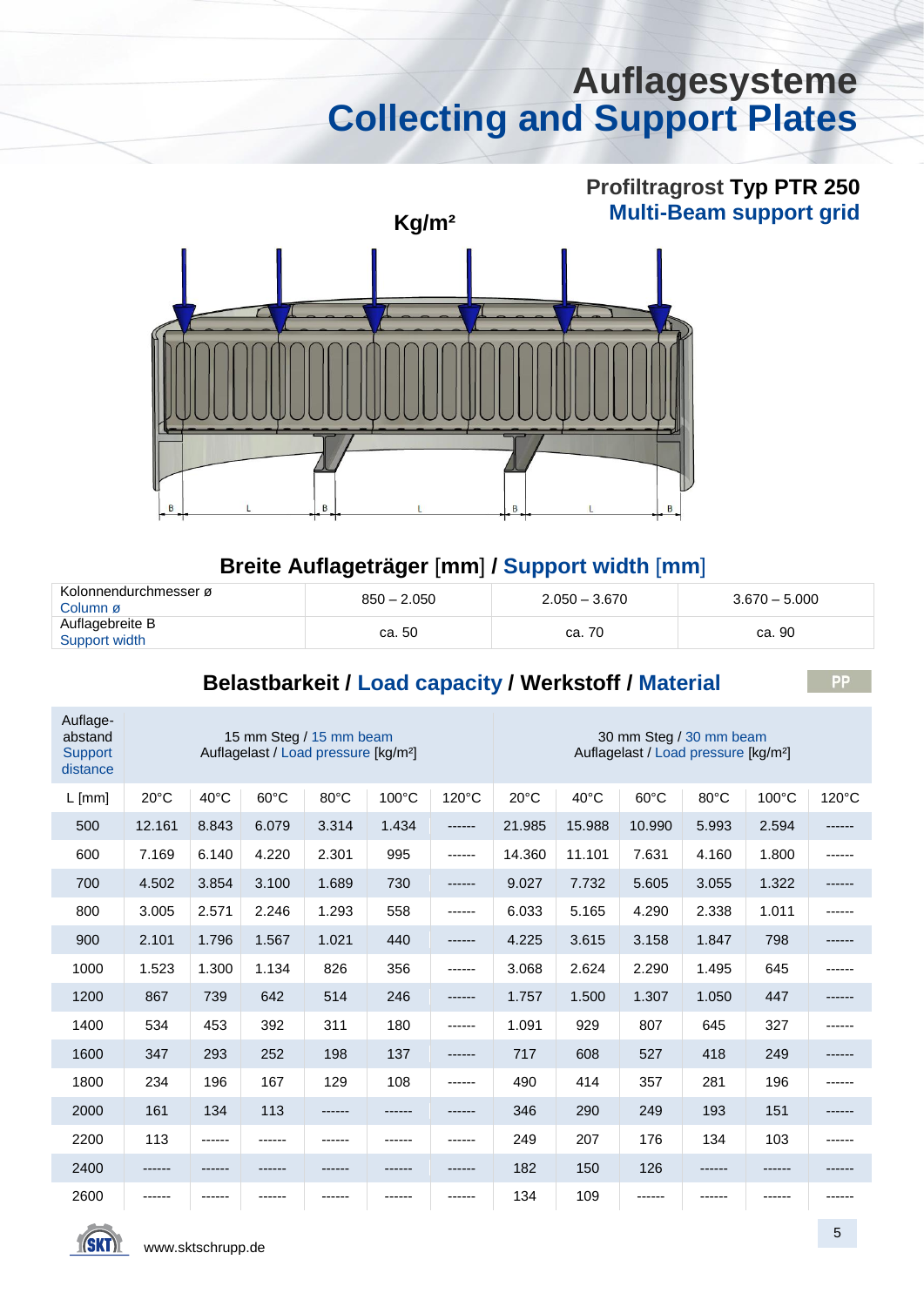#### **Profiltragrost Typ PTR 250 Multi-Beam support grid**

| Auflage-<br>abstand<br>Support<br>distance |                |       | 15 mm Steg / 15 mm beam<br>Auflagelast / Load pressure [kg/m <sup>2</sup> ] |                |                 | 30 mm Steg / 30 mm beam<br>Auflagelast / Load pressure [kg/m <sup>2</sup> ] |                |                |                |                |                 |                 |
|--------------------------------------------|----------------|-------|-----------------------------------------------------------------------------|----------------|-----------------|-----------------------------------------------------------------------------|----------------|----------------|----------------|----------------|-----------------|-----------------|
| $L$ [mm]                                   | $20^{\circ}$ C | 40°C  | $60^{\circ}$ C                                                              | $80^{\circ}$ C | $100^{\circ}$ C | $120^{\circ}$ C                                                             | $20^{\circ}$ C | $40^{\circ}$ C | $60^{\circ}$ C | $80^{\circ}$ C | $100^{\circ}$ C | $120^{\circ}$ C |
| 500                                        | 7.522          | 6.633 | 4.640                                                                       | ------         |                 | ------                                                                      | 15.065         | 13.287         | 8.391          | ------         |                 |                 |
| 600                                        | 4.338          | 3.824 | 3.222                                                                       |                |                 |                                                                             | 8.699          | 7.670          | 5.826          |                |                 |                 |
| 700                                        | 2.719          | 2.396 | 2.072                                                                       | ------         |                 | ------                                                                      | 5.461          | 4.813          | 4.165          | ------         |                 |                 |
| 800                                        | 1.811          | 1.594 | 1.377                                                                       |                |                 | ------                                                                      | 3.643          | 3.209          | 2.775          |                |                 |                 |
| 900                                        | 1.262          | 1.109 | 957                                                                         | ------         |                 | ------                                                                      | 2.545          | 2.240          | 1.935          | ------         |                 |                 |
| 1000                                       | 910            | 799   | 688                                                                         | ------         |                 | ------                                                                      | 1.843          | 1.621          | 1.398          |                |                 |                 |
| 1200                                       | 513            | 448   | 384                                                                         | ------         |                 | ------                                                                      | 1.047          | 919            | 790            | ------         |                 |                 |
| 1400                                       | 310            | 270   | 229                                                                         | ------         |                 | ------                                                                      | 642            | 561            | 480            | ------         |                 |                 |
| 1600                                       | 197            | 169   | 142                                                                         | ------         |                 | ------                                                                      | 415            | 361            | 307            | ------         |                 |                 |
| 1800                                       | 128            | 109   |                                                                             |                |                 |                                                                             | 278            | 240            | 202            |                |                 |                 |
| 2000                                       | ------         |       |                                                                             |                |                 |                                                                             | 190            | 162            | 135            |                |                 |                 |

#### **Belastbarkeit / Load capacity / Werkstoff / Material**

**Belastbarkeit / Load capacity / Werkstoff / Material**

**PVC** 

**PE**

| Auflage-<br>abstand<br>Support<br>distance |                |        | 15 mm Steg / 15 mm beam<br>Auflagelast / Load pressure [kg/m <sup>2</sup> ] |        |       | 30 mm Steg / 30 mm beam<br>Auflagelast / Load pressure [kg/m <sup>2</sup> ] |        |                |                |                |       |                 |  |
|--------------------------------------------|----------------|--------|-----------------------------------------------------------------------------|--------|-------|-----------------------------------------------------------------------------|--------|----------------|----------------|----------------|-------|-----------------|--|
| $L$ [mm]                                   | $20^{\circ}$ C | 40°C   | $60^{\circ}$ C                                                              | 80°C   | 100°C | 120°C                                                                       | 20°C   | $40^{\circ}$ C | $60^{\circ}$ C | $80^{\circ}$ C | 100°C | $120^{\circ}$ C |  |
| 500                                        | 27.641         | 16.583 | 7.736                                                                       |        |       |                                                                             | 49.969 | 29.979         | 13.986         |                |       |                 |  |
| 600                                        | 19.194         | 11.514 | 5.371                                                                       | ------ |       |                                                                             | 34.698 | 20.816         | 9.711          | ------         |       |                 |  |
| 700                                        | 14.100         | 8.458  | 3.944                                                                       |        |       |                                                                             | 25.491 | 15.292         | 7.132          |                |       |                 |  |
| 800                                        | 10.794         | 6.475  | 3.019                                                                       | ------ |       |                                                                             | 19.515 | 11.706         | 5.459          |                |       |                 |  |
| 900                                        | 8.528          | 5.115  | 2.384                                                                       |        |       |                                                                             | 15.418 | 9.248          | 4.312          |                |       |                 |  |
| 1000                                       | 6.907          | 4.142  | 1.930                                                                       | ------ |       | ------                                                                      | 12.487 | 7.489          | 3.491          |                |       |                 |  |
| 1200                                       | 4.795          | 2.875  | 1.339                                                                       | ------ |       |                                                                             | 8.669  | 5.199          | 2.422          |                |       |                 |  |
| 1400                                       | 3.521          | 2.111  | 982                                                                         | ------ |       | ------                                                                      | 6.368  | 3.818          | 1.778          |                |       |                 |  |
| 1600                                       | 2.120          | 1.615  | 628                                                                         | ------ |       | ------                                                                      | 4.271  | 2.921          | 1.360          |                |       |                 |  |
| 1800                                       | 1.474          | 1.275  | 426                                                                         | ------ |       |                                                                             | 2.979  | 2.307          | 884            |                |       |                 |  |
| 2000                                       | 1.061          | 818    | 297                                                                         |        |       |                                                                             | 2.153  | 1.667          | 625            |                |       |                 |  |
| 2200                                       | 785            | 602    | 211                                                                         |        |       |                                                                             | 1.601  | 1.235          | 453            |                |       |                 |  |